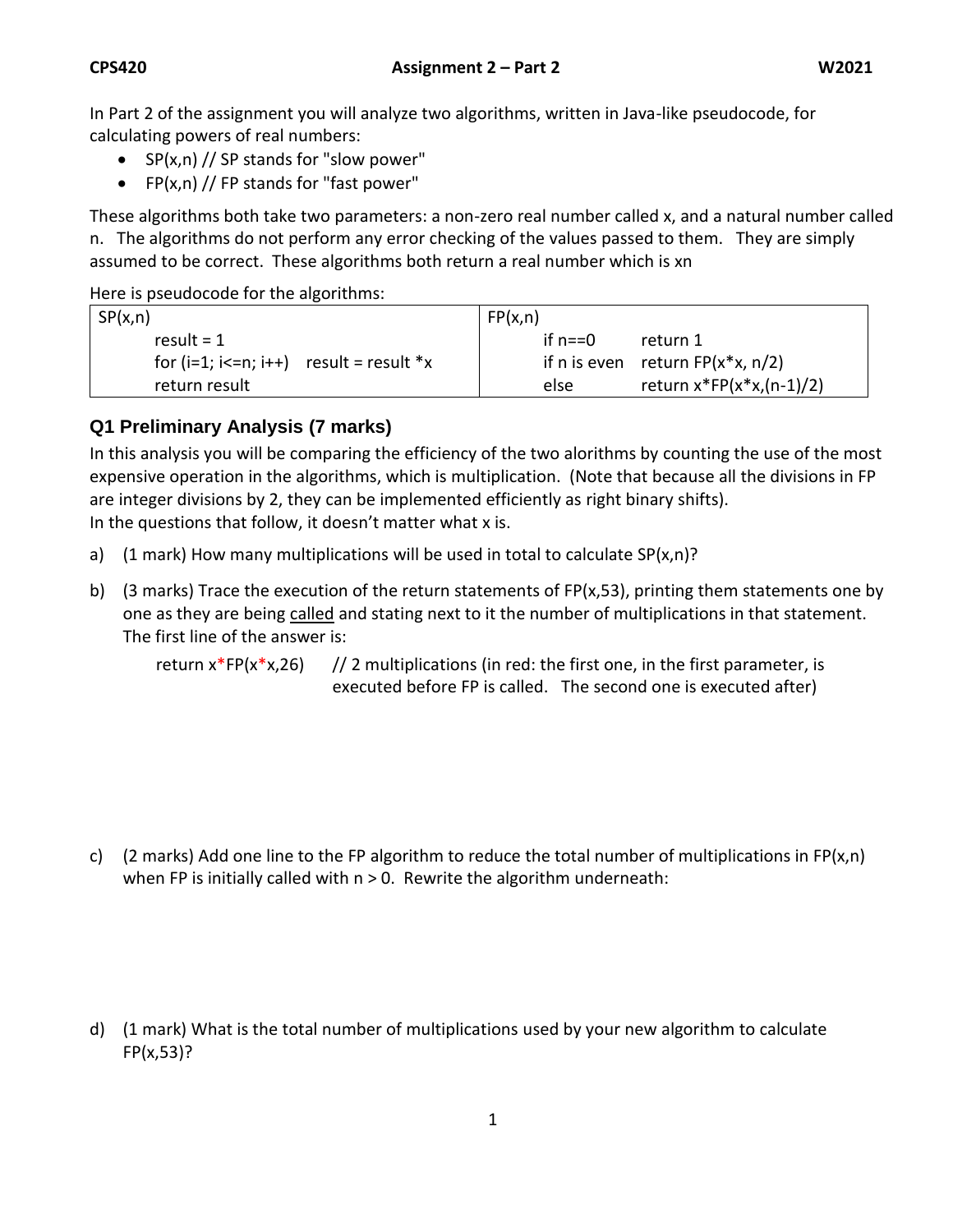## **Q2 – Proof of Correctness (21 marks)**

In this question you will use strong induction to prove that your new algorithm works correctly. In other words, you will prove that  $\forall n \in \mathbb{N}$   $\forall x \in \mathbb{R}$ -{0} FP(x,n) = x<sup>n</sup>

a) Predicate Function (1 mark) Your conjecture has already been stated in symbolic form: It is a statement of the form  $\forall n \in \mathbb{N}$ , P(n) What is the predicate function P(n)?

b) Proof: Base cases (4 marks)

c) Proof: Inductive step setup (2 marks)

This is the beginning of the inductive step where you are stating the assumptions in the inductive step and what you will be proving in that step. As you do so, identify the inductive hypothesis.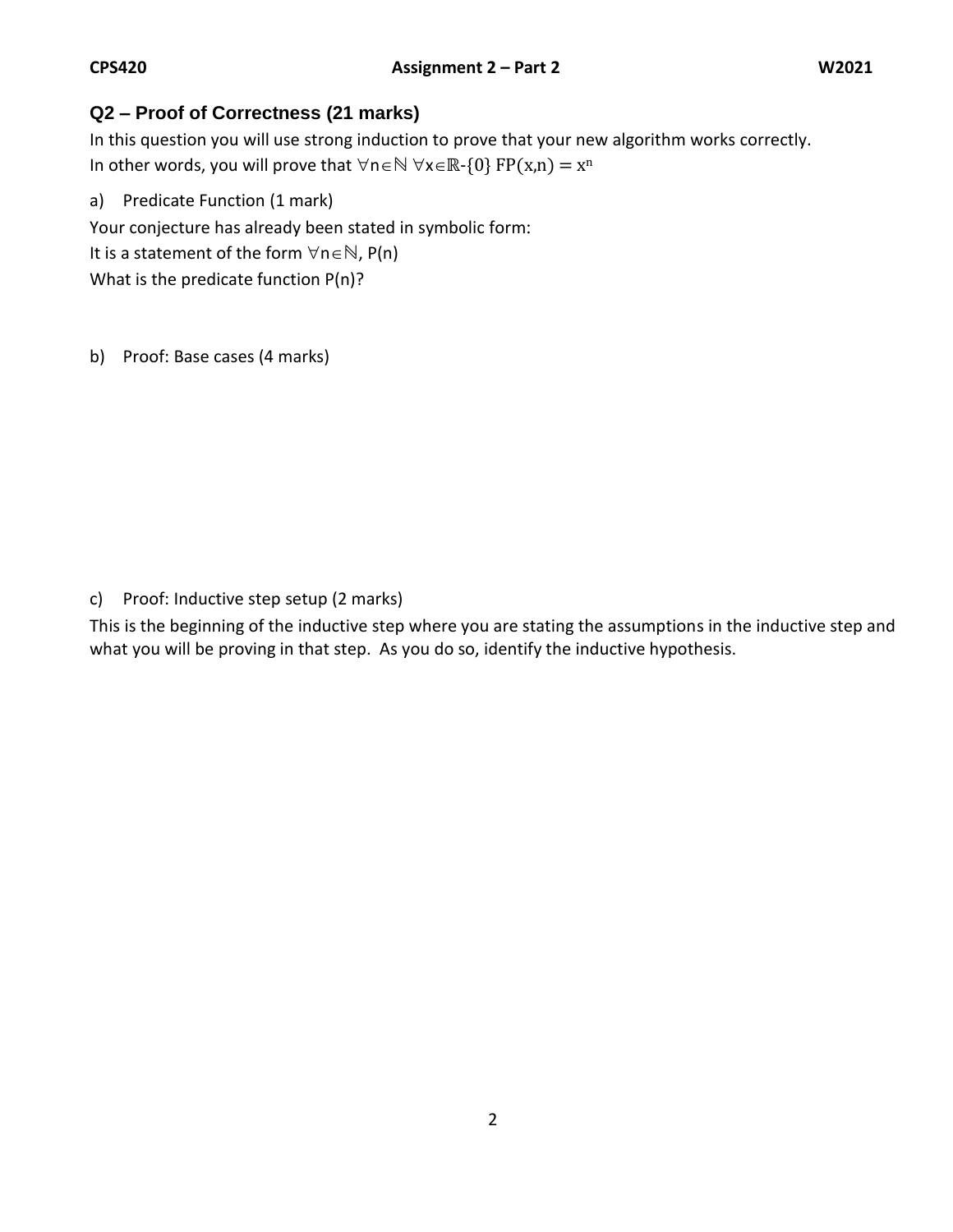d) Proof: Inductive step (14 marks)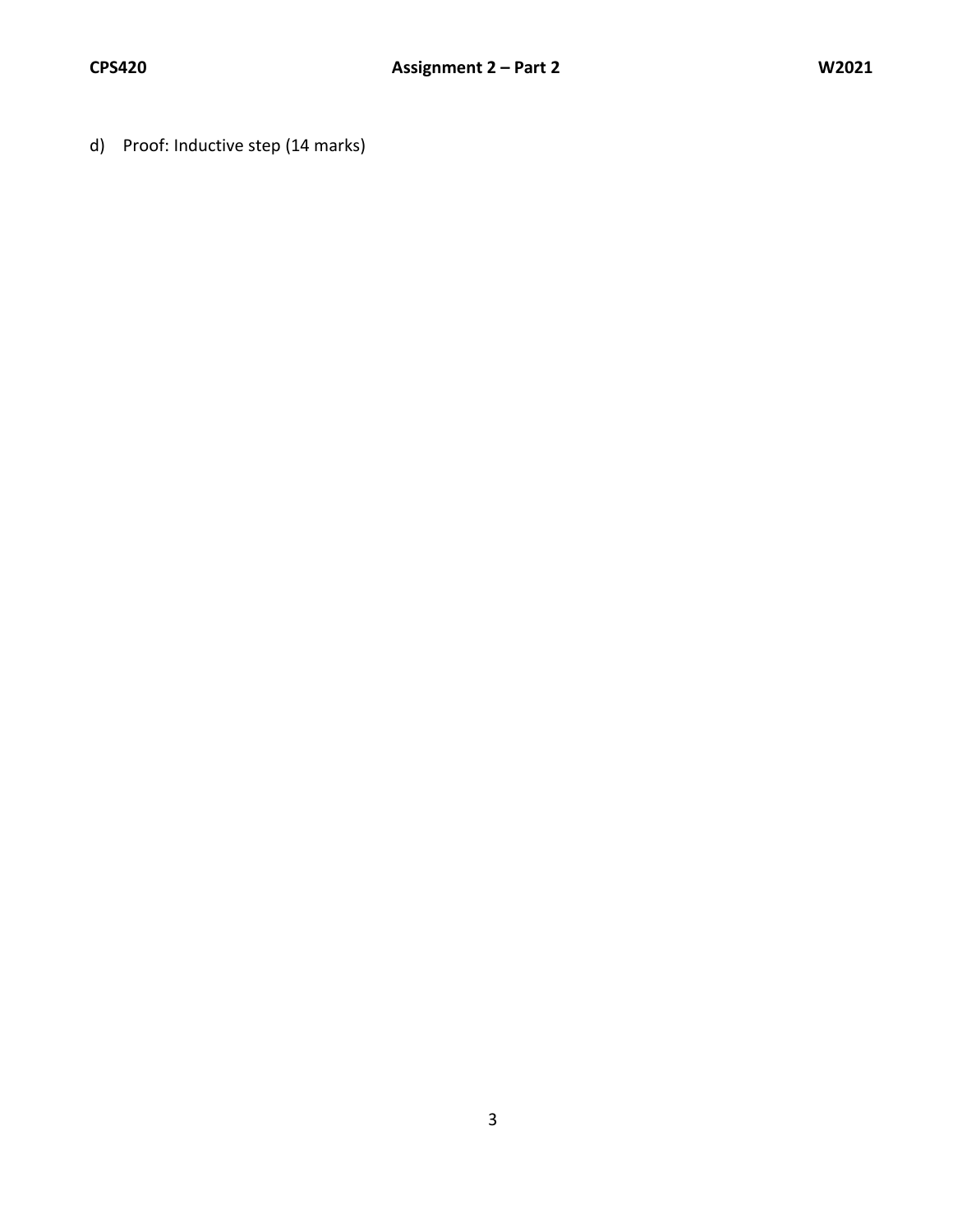## **Q3 – Proof of Cost (22 marks)**

In this question you will use strong induction to prove that your new algorithm is very efficient. Given a non-zero real number x, and a natural number n, define CFP(x,n) to be the cost of FP(x,n) = the total number of multiplications in the total execution of FP(x,n) You will prove that  $\forall n \in \mathbb{N}^+ \forall x \in \mathbb{R}$ -{0} CFP(x,n) ≤ 2 log<sub>2</sub> n

a) Predicate function (1 mark)

Your conjecture has already been stated in symbolic form:

It is a statement of the form  $\forall n \in \mathbb{N}^+$ , P(n)

What is the predicate function P(n)?

b) Proof: Base cases (2 marks)

c) Proof: Inductive step setup (2 marks)

This is the beginning of the inductive step where you are stating the assumptions in the inductive step and what you will be proving in that step. As you do so, identify the inductive hypothesis.